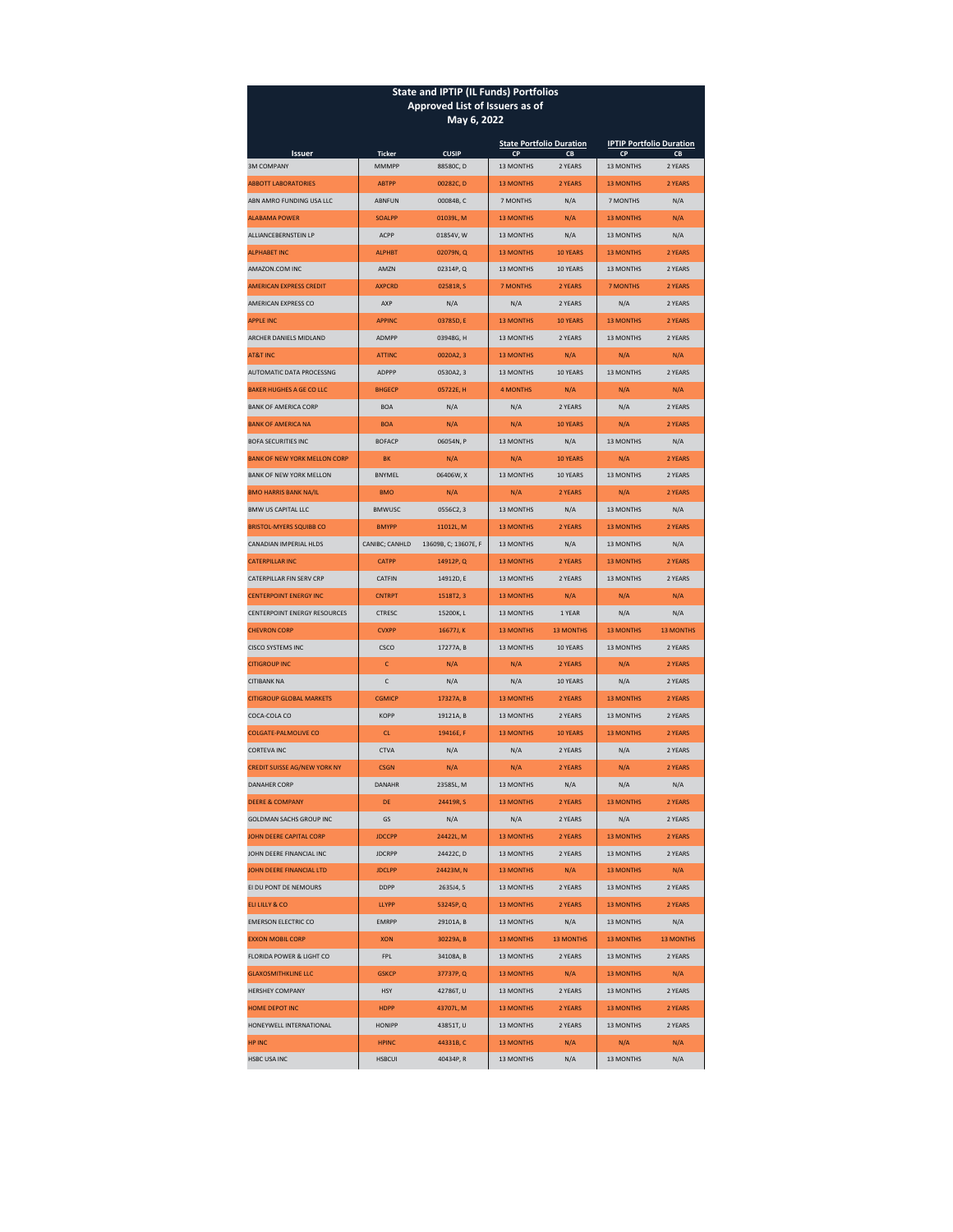| <b>State and IPTIP (IL Funds) Portfolios</b><br>Approved List of Issuers as of |                               |                      |                             |                                       |                                                    |                  |  |  |  |
|--------------------------------------------------------------------------------|-------------------------------|----------------------|-----------------------------|---------------------------------------|----------------------------------------------------|------------------|--|--|--|
| May 6, 2022                                                                    |                               |                      |                             |                                       |                                                    |                  |  |  |  |
| <b>Issuer</b>                                                                  | <b>CUSIP</b><br><b>Ticker</b> |                      | CP                          | <b>State Portfolio Duration</b><br>CB | <b>IPTIP Portfolio Duration</b><br><b>CP</b><br>CB |                  |  |  |  |
| <b>IBM CORP</b>                                                                | <b>IBMPP</b>                  | 45920F, G            | 13 MONTHS                   | 13 MONTHS                             | N/A                                                | N/A              |  |  |  |
| <b>ILLINOIS TOOL WORKS INC</b>                                                 | <b>ILLTWI</b>                 | 4523EL. M            | <b>13 MONTHS</b>            | 2 YEARS                               | <b>13 MONTHS</b>                                   | 2 YEARS          |  |  |  |
| ING (US) FUNDING LLC                                                           | INGFDG; INGFDL                | 4497W0, 1; 45685Q, R | 7 MONTHS                    | N/A                                   | 7 MONTHS                                           | N/A              |  |  |  |
| <b>INTEL CORPORATION</b>                                                       | <b>INTCRP</b>                 | 45826C, F            | <b>13 MONTHS</b>            | 2 YEARS                               | <b>13 MONTHS</b>                                   | 2 YEARS          |  |  |  |
| JOHNSON & JOHNSON                                                              | <b>JNJPP</b>                  | 47816F, G            | <b>13 MONTHS</b>            | 10 YEARS                              | 13 MONTHS                                          | 2 YEARS          |  |  |  |
| <b>JPMORGAN CHASE &amp; CO</b>                                                 | <b>JPM</b>                    | N/A                  | N/A                         | 10 YEARS                              | N/A                                                | 2 YEARS          |  |  |  |
| JPMORGAN CHASE BANK NA                                                         | <b>JPM</b>                    | N/A                  | N/A                         | 10 YEARS                              | N/A                                                | 2 YEARS          |  |  |  |
| <b>JP MORGAN SECURITIES LLC</b>                                                | <b>JPMSCC; JPMSCP</b>         | 46640P, Q; 46590D, E | <b>13 MONTHS</b>            | N/A                                   | <b>13 MONTHS</b>                                   | N/A              |  |  |  |
| KOCH INDUSTRIES INC                                                            | KOCHIN                        | 50000D, E            | 13 MONTHS                   | N/A                                   | 13 MONTHS                                          | N/A              |  |  |  |
| <b>L'OREAL USA INC</b>                                                         | LOREAL                        | 50211T, U            | <b>13 MONTHS</b>            | N/A                                   | <b>13 MONTHS</b>                                   | N/A              |  |  |  |
| <b>LINDE INC.</b>                                                              | LINDE                         | 53522L, M            | <b>13 MONTHS</b>            | N/A                                   | 13 MONTHS                                          | N/A              |  |  |  |
| LVMH MOET HENNESSY LOUIS                                                       | <b>LVMHUS</b>                 | 55078T, U            | <b>13 MONTHS</b>            | N/A                                   | <b>13 MONTHS</b>                                   | N/A              |  |  |  |
| <b>MERCK &amp; CO INC</b>                                                      | <b>MRKCPP</b>                 | 58934A, B            | 13 MONTHS                   | 2 YEARS                               | 13 MONTHS                                          | 2 YEARS          |  |  |  |
| METHEF FUNDING INC.                                                            | <b>METLF</b>                  | 59087A, B            | <b>13 MONTHS</b>            | N/A                                   | <b>13 MONTHS</b>                                   | N/A              |  |  |  |
| MICROSOFT CORP                                                                 | <b>MSFT</b>                   | 59515M, N            | 13 MONTHS                   | 10 YEARS                              | 13 MONTHS                                          | 2 YEARS          |  |  |  |
| <b>MORGAN STANLEY</b>                                                          | <b>MS</b>                     | N/A                  | N/A                         | 2 YEARS                               | N/A                                                | 2 YEARS          |  |  |  |
| <b>MUFG UNION BANK NA</b>                                                      | <b>MUBCP</b>                  | 62478X, Y            | <b>13 MONTHS</b>            | 2 YEARS                               | <b>13 MONTHS</b>                                   | 2 YEARS          |  |  |  |
| <b>NATL SEC CLEARING CORP</b>                                                  | <b>NSCCPP</b>                 | 63763P, Q            | <b>13 MONTHS</b>            | N/A                                   | <b>13 MONTHS</b>                                   | N/A              |  |  |  |
| <b>NESTLE HOLDINGS INC</b>                                                     | <b>NESN</b>                   | N/A                  | N/A                         | 10 YEARS                              | N/A                                                | 2 YEARS          |  |  |  |
| <b>NESTLE CAPITAL CORP</b>                                                     | <b>NESCAP; NESCPP</b>         | 64105E, F; 64105G, H | <b>13 MONTHS</b>            | N/A                                   | <b>13 MONTHS</b>                                   | N/A              |  |  |  |
| NEXTERA ENERGY CAP HLDGS                                                       | NEXERG                        | 65339M, N            | 7 MONTHS                    | N/A                                   | N/A                                                | N/A              |  |  |  |
| <b>NIKE INC</b>                                                                | <b>NKEPP</b>                  | 6541E0, 1            | <b>13 MONTHS</b>            | 2 YEARS                               | <b>13 MONTHS</b>                                   | 2 YEARS          |  |  |  |
| NORTHERN IL GAS CO                                                             | <b>NIGAS</b>                  | 66522T, U            | 13 MONTHS                   | N/A                                   | 13 MONTHS                                          | N/A              |  |  |  |
| <b>NORTHERN TRUST CORP</b>                                                     | <b>NTRS</b>                   | N/A                  | N/A                         | 2 YEARS                               | N/A                                                | 2 YEARS          |  |  |  |
| <b>NOVARTIS FINANCE CORP</b>                                                   | <b>NOVEPP</b>                 | 6698M4, 5            | 13 MONTHS                   | N/A                                   | <b>13 MONTHS</b>                                   | N/A              |  |  |  |
| PACCAR FINANCIAL CORP                                                          | <b>PCAR</b>                   | 69372A, B            | <b>13 MONTHS</b>            | 2 YEARS                               | <b>13 MONTHS</b>                                   | 2 YEARS          |  |  |  |
| PACIFIC LIFE SHORT TERM                                                        | PLIFPP                        | 69447L, M            | 13 MONTHS                   | N/A                                   | 13 MONTHS                                          | N/A              |  |  |  |
| <b>PEPSICO INC</b>                                                             | <b>PEPPP</b><br>71344T, U     |                      | <b>13 MONTHS</b>            | 2 YEARS                               | <b>13 MONTHS</b>                                   | 2 YEARS          |  |  |  |
| PFIZER INC                                                                     | PFEPP                         | 71708E, F            | 13 MONTHS                   | 2 YEARS                               | 13 MONTHS                                          | 2 YEARS          |  |  |  |
| <b>PNC FINANCIAL SERVICES GROUP</b>                                            | <b>PNC</b>                    | N/A                  | N/A                         | 2 YEARS                               | N/A                                                | 2 YEARS          |  |  |  |
| PNC BANK NA                                                                    | PNC                           | 69349J, K            | 13 MONTHS                   | 2 YEARS                               | 13 MONTHS                                          | 2 YEARS          |  |  |  |
| <b>PROCTER &amp; GAMBLE CO</b>                                                 | <b>PGPP</b>                   | 74271T, U            | <b>13 MONTHS</b>            | 10 YEARS                              | <b>13 MONTHS</b>                                   | 2 YEARS          |  |  |  |
| PRUDENTIAL FINANCIAL INC                                                       | PFIPP                         | 74432J, K            | <b>13 MONTHS</b>            | N/A                                   | 13 MONTHS                                          | N/A              |  |  |  |
| PRUDENTIAL FUNDING LLC                                                         | PRU                           | 74433G, H            | <b>13 MONTHS</b>            | 2 YEARS                               | <b>13 MONTHS</b>                                   | 2 YEARS          |  |  |  |
| ROCHE HOLDINGS INC                                                             | <b>ROCHOL</b>                 | 77119L, M            | 13 MONTHS                   | 10 YEARS                              | 13 MONTHS                                          | 2 YEARS          |  |  |  |
| ROCKWELL AUTOMATION INC                                                        | <b>ROKWPP</b>                 | 7743E2, 3            | <b>13 MONTHS</b>            | 2 YEARS                               | <b>13 MONTHS</b>                                   | 2 YEARS          |  |  |  |
| STANLEY BLACK & DECKER                                                         | <b>SWKPP</b>                  | 85462C, D            | 13 MONTHS                   | N/A                                   | 13 MONTHS                                          | N/A              |  |  |  |
| <b>STATE STREET CORP</b>                                                       | <b>STT</b>                    | N/A                  | N/A                         | 10 YEARS                              | N/A                                                | 2 YEARS          |  |  |  |
| STATE STREET BANK & TRUST CO                                                   | <b>STT</b>                    | N/A                  | N/A                         | 10 YEARS                              | N/A                                                | 2 YEARS          |  |  |  |
| <b>TORONTO DOMINION HDG USA</b>                                                | <b>TDHUSA</b>                 | 89157J, K            | <b>13 MONTHS</b>            | N/A                                   | <b>13 MONTHS</b>                                   | N/A              |  |  |  |
| TORONTO-DOMINION BANK<br>(New York LLC)                                        | <b>TD</b>                     | N/A                  | 10 YEARS<br>N/A             |                                       | N/A                                                | 2 YEARS          |  |  |  |
| <b>TRUIST FINANCIAL CORP</b>                                                   | <b>TFC</b>                    | N/A                  | N/A<br><b>13 MONTHS</b>     |                                       | N/A                                                | <b>13 MONTHS</b> |  |  |  |
| <b>TRUIST BANK</b>                                                             | <b>TFC</b>                    | N/A                  | N/A<br>13 MONTHS            |                                       | N/A                                                | 13 MONTHS        |  |  |  |
| <b>UNION PACIFIC CORP</b>                                                      | <b>UNP</b>                    | 90782A, B            | <b>13 MONTHS</b><br>1 YEAR  |                                       | <b>13 MONTHS</b>                                   | 1 YEAR           |  |  |  |
| UNITED PARCEL SERV INC                                                         | <b>UPSPP</b><br>9113A2, 3     |                      | 13 MONTHS<br>2 YEARS        |                                       | N/A                                                | N/A              |  |  |  |
| UNITEDHEALTH GROUP INC                                                         | <b>UNH</b><br>91058T, U       |                      | <b>13 MONTHS</b><br>2 YEARS |                                       | <b>13 MONTHS</b><br>2 YEARS                        |                  |  |  |  |
| US BANCORP ("II")                                                              | <b>USBC</b><br>91160A, B      |                      | 13 MONTHS<br>2 YEARS        |                                       | 2 YEARS<br><b>13 MONTHS</b>                        |                  |  |  |  |
| <b>US BANK NATL ASSOC</b>                                                      | <b>USBKMN</b>                 | 9033E0, 1            | <b>13 MONTHS</b>            | 10 YEARS                              | <b>13 MONTHS</b>                                   | 2 YEARS          |  |  |  |
| <b>VECTREN UTILITY HOLDINGS</b>                                                | <b>VVCUPP</b>                 | 92240E, F            | 13 MONTHS                   | N/A                                   | N/A                                                | N/A              |  |  |  |
| <b>VERIZON COMMUNICATIONS INC</b>                                              | <b>VZ</b>                     | 92344P, Q            | <b>13 MONTHS</b>            | N/A                                   | <b>13 MONTHS</b>                                   | N/A              |  |  |  |
| VISA INC                                                                       | <b>VISAPP</b>                 | 92828C, D            | 13 MONTHS                   | 10 YEARS                              | 13 MONTHS                                          | 2 YEARS          |  |  |  |
| <b>WALT DISNEY COMPANY</b>                                                     | <b>WALTPP</b>                 | 2546R2, 3            | <b>13 MONTHS</b>            | 1 YEAR                                | N/A                                                | N/A              |  |  |  |
| WELLS FARGO & COMPANY                                                          | <b>WFCNEW</b>                 | 9497F0, 1            | <b>13 MONTHS</b>            | 13 MONTHS                             | 13 MONTHS                                          | <b>13 MONTHS</b> |  |  |  |
| <b>WELLS FARGO BANK NA</b>                                                     | <b>WFC</b><br>N/A             |                      | N/A<br><b>13 MONTHS</b>     |                                       | N/A<br><b>13 MONTHS</b>                            |                  |  |  |  |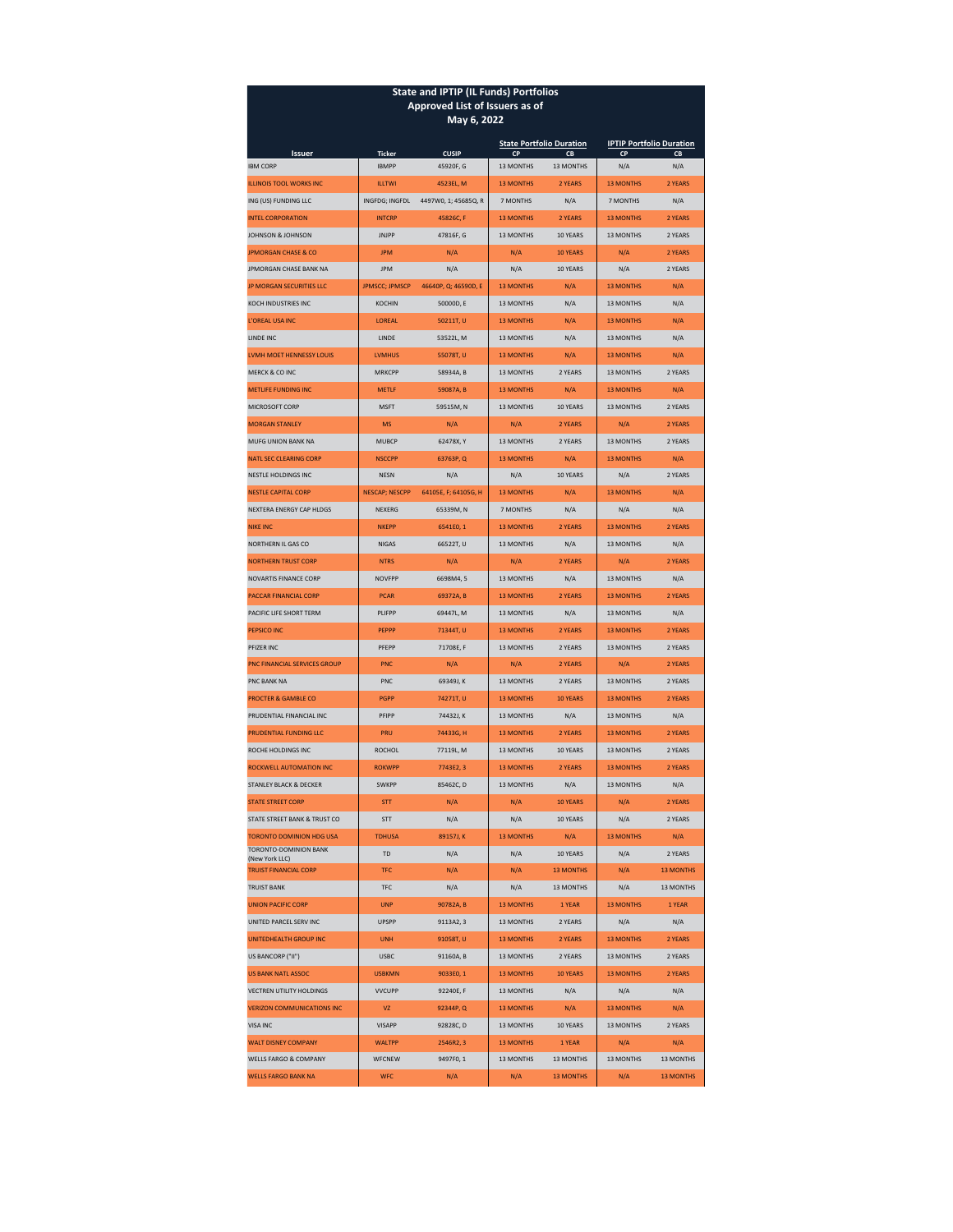## **State and IPTIP (IL Funds) Portfolios Approved List of Issuers as of May 6, 2022**

| <b>REPO DEALERS</b>                                      |              | <b>Ticker</b>                |  |  |  |  |
|----------------------------------------------------------|--------------|------------------------------|--|--|--|--|
| <b>BANK OF MONTREAL CHICAGO</b>                          |              | <b>BMOCHI (REPO)</b>         |  |  |  |  |
| <b>BMO CAPITAL MKTS CRP/US</b>                           |              | <b>BMOCPM (REPO)</b>         |  |  |  |  |
| <b>BANK OF NOVA SCOTIA NYA</b>                           |              | <b>BNSNY (REPO)</b>          |  |  |  |  |
| DAIWA SECURITIES AMERICA                                 |              | DAIWAS (REPO)                |  |  |  |  |
| <b>CURVATURE SECURITIES LLC</b>                          |              |                              |  |  |  |  |
| (STATE Portfolio Only)<br><b>HSBC SECURITIES USA INC</b> |              | HSBCSU (REPO); HSBCUS (REPO) |  |  |  |  |
| <b>MIZUHO SECURITIES USA</b>                             |              | <b>MIZUSA (REPO)</b>         |  |  |  |  |
| NORTHERN TRUST COMPANY                                   |              |                              |  |  |  |  |
|                                                          |              | NORCO (OVER)                 |  |  |  |  |
| <b>TRUIST FINANCIAL CORP</b>                             |              | <b>SUNROB (REPO)</b>         |  |  |  |  |
| <b>U.S. AGENCIES</b>                                     |              | <b>Ticker</b>                |  |  |  |  |
| FEDERAL AGRICULTURAL MORTGAGE CORP<br>(FARMER MAC)       |              | 7249Z                        |  |  |  |  |
| <b>FEDERAL FARM CREDIT BANKS</b>                         |              | 1798Z                        |  |  |  |  |
| <b>FEDERAL HOME LOAN BANKS</b>                           |              | 1799Z                        |  |  |  |  |
| FEDERAL HOME LOAN MORTGAGE CORP<br>(FREDDIE MAC)         |              | <b>FMCC</b>                  |  |  |  |  |
| FEDERAL NATIONAL MORTGAGE ASSN<br>(FANNIE MAE)           |              | <b>FNMA</b>                  |  |  |  |  |
| <b>TENNESSEE VALLEY AUTHORITY</b>                        |              | 3015A                        |  |  |  |  |
| <b>SUPRANATIONAL BONDS</b>                               |              | Ticker                       |  |  |  |  |
| AFRICAN DEVELOPMENT BANK                                 |              | AFDB                         |  |  |  |  |
| <b>ASIAN DEVELOPMENT BANK</b>                            |              | 81074Z                       |  |  |  |  |
| EUROPEAN BANK FOR RECONSTRUCTION & DEV                   |              | 6044Z                        |  |  |  |  |
| <b>EUROPEAN INVESTMENT BANK</b>                          |              | <b>EIB</b>                   |  |  |  |  |
| INTERNATIONAL BANK FOR RECONSTRUCTION & DEV              |              | 7915Z                        |  |  |  |  |
| <b>INTERNATIONAL FINANCE CORP</b>                        |              | 1411Z                        |  |  |  |  |
| <b>INTER-AMERICAN DEV BANK</b>                           |              | 1814Z                        |  |  |  |  |
| <b>MONEY MARKET FUNDS</b>                                | Ticker       | <b>CUSIP</b>                 |  |  |  |  |
| BLCKRCK LQ FD TMPFND-INST                                | <b>TMPXX</b> | 09248U619                    |  |  |  |  |
| <b>BLCKRCK LQ FD TMPFND-CABRERA</b>                      | <b>CCPXX</b> | 09250C713                    |  |  |  |  |
| <b>BLCKRCK ENVIRON-CABRERA</b>                           | <b>CCLXX</b> | 09260J658                    |  |  |  |  |
| <b>DWS ESG LIQUIDITY FUND-INST</b>                       | <b>ESGXX</b> | 461473837                    |  |  |  |  |
| FED HER INSTIT PRIME OBLG-IN                             | <b>POIXX</b> | 60934N203                    |  |  |  |  |
| FED HERM US TREA CASH RES-IS                             | <b>UTIXX</b> | 60934N682                    |  |  |  |  |
| FIRST AM INST PRIME OBLG-IN                              | <b>FPZXX</b> | 31846V625                    |  |  |  |  |
| <b>GLDMN SCHS FIN SQ GV-FST</b>                          | <b>FGTXX</b> | 38141W273                    |  |  |  |  |
| <b>INVESCO GVT &amp; AGNCY-INST</b>                      | <b>AGPXX</b> | 825252885                    |  |  |  |  |
| <b>JPM PRIME MMKT-ACADEMY</b>                            | <b>JPAXX</b> | 48129C769                    |  |  |  |  |
| MSILF GOVERNMENT-INST                                    | <b>MVRXX</b> | 61747C707                    |  |  |  |  |
| <b>MSLIF ESG MNY MRKT-INST</b>                           | <b>MPUXX</b> | 61747C772                    |  |  |  |  |
| NORTHERN INST GOVT SEL-WILL                              | <b>WCGXX</b> | 665279840                    |  |  |  |  |
| STATE ST ESG LIQ RESERV-PREM                             | <b>ELRXX</b> | 85749Q158                    |  |  |  |  |
| STATE ST INST LIW RES-PREM                               | <b>SSIXX</b> | 85749P101                    |  |  |  |  |
| STATE STREET INST U.S. GOV FUND                          | <b>GVMXX</b> | 857492706                    |  |  |  |  |
| WSTRN ASST INST GOVT-INST                                | <b>INGXX</b> | 52470G791                    |  |  |  |  |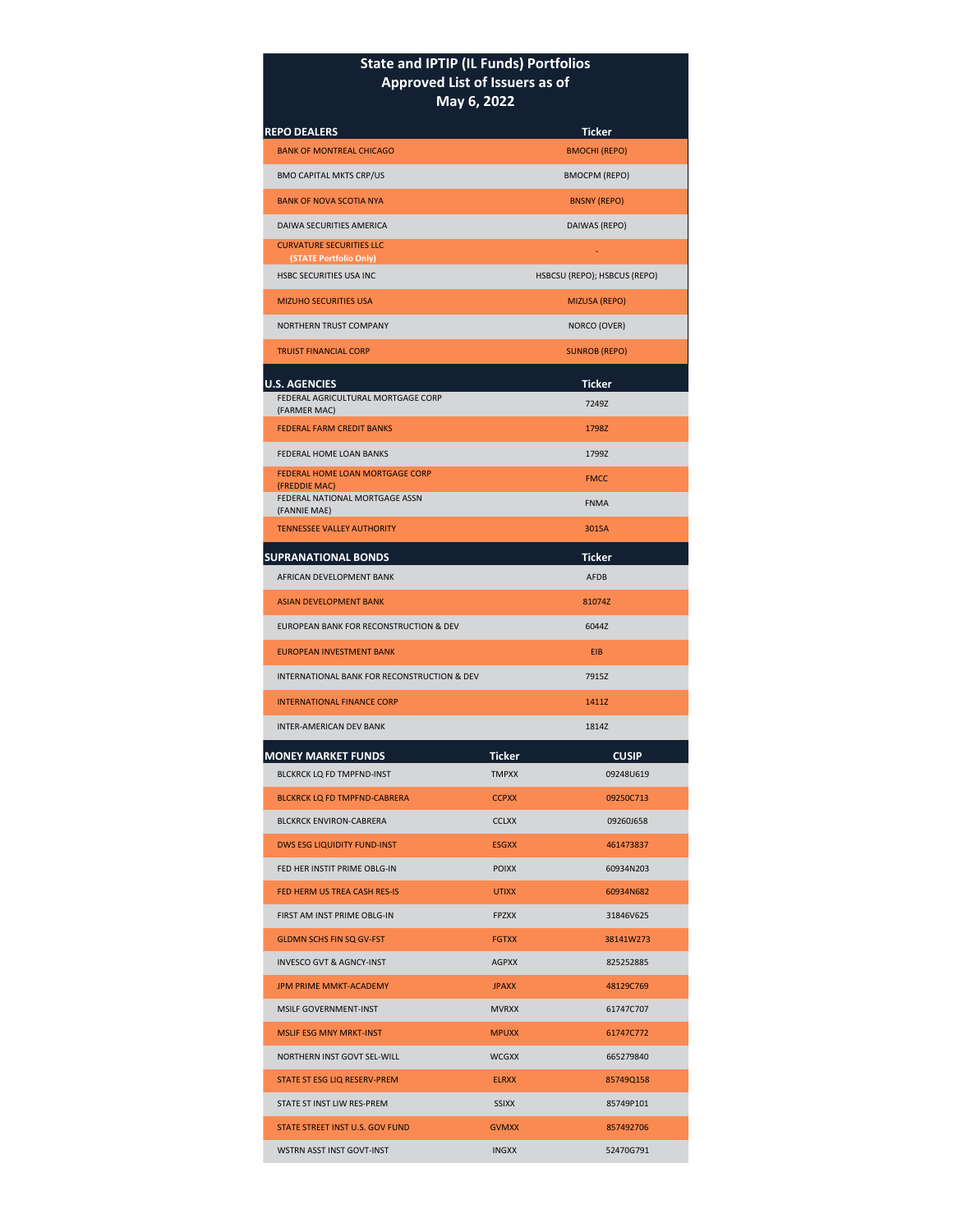| <b>MUNICIPAL BONDS</b>                                      | Ticker                                  |
|-------------------------------------------------------------|-----------------------------------------|
| <b>ADDISON IL</b><br><b>AURORA</b>                          | 006536RE8 MUNI<br>051645P86 MUNI        |
| <b>BEDFORD PARK IL-REF</b>                                  | 076383JY5 MUNI                          |
| <b>BOLINGBROOK PK DIST-A</b>                                | 097558KH2 MUNI                          |
| <b>BRADLEY VLG-TXBL</b><br><b>BUFFALO GROVE VLG</b>         | <b>104575BN4 MUNI</b><br>119535NM0 MUNI |
| <b>CAMPTON TWP-REF</b>                                      | 134655DQ9 MUNI                          |
| <b>CHAMPAIGN-REF</b><br><b>CHAMPAIGN CO CUSD #4</b>         | 158375MP7 MUNI<br>158249MP4 MUNI        |
| CHAMPAIGN SD #116-B                                         | 158285JX5 MUNI                          |
| <b>CHANNAHON-REF</b><br>CHICAGO HSG AUTH-B                  | <b>159138FF8 MUNI</b>                   |
| <b>CHICAGO PK DIST-A-BAM</b>                                | 16753QAZ0 MUNI<br><b>167615ZN6 MUNI</b> |
| CHICAGO WTRWKS-AGM                                          | 167736M79 MUNI                          |
| <b>COLLINSVILLE-B-REF</b><br>COOK CLG #524-C-TXBL           | 195054LW9 MUNI<br>216129EU6 MUNI        |
| <b>COOK CNTY IL CMNTY HI</b>                                | 215705HV9 MUNI                          |
| COOK CNTY IL HIGH SCH<br><b>COOK CNTY IL SCH DIST</b>       | 215543LN7 MUNI<br>215219LQ7 MUNI        |
| COOK CNTY TWP IL HIGH                                       | 215777JV6 MUNI                          |
| COOK CO IL CCD #527<br>COOK CO SD #31-A-TXBL                | 216135EA7 MUNI<br>213435EW6 MUNI        |
| COOK CO SD #64-CTFS                                         | 213669JE5 MUNI                          |
| <b>COOK CNTY IL SCH DIST</b>                                | 214183NU5 MUNI                          |
| <b>COOK CNTY SD #94</b><br>COOK CO SD #202-REF              | 214291GT7 MUNI<br>215471HT3 MUNI        |
| COOK CO SD #205-C-REF                                       | 215525ML7 MUNI                          |
| DECATUR PK DT-B<br><b>DEKALB CO-REF-A</b>                   | 243163RU8 MUNI<br>240559EP5 MUNI        |
| DU PAGE ETC SD-FGIC                                         | 262608QG0 MUNI                          |
| DU PAGE SD #12-TXBL                                         | <b>262777DH5 MUNI</b>                   |
| DU PAGE SD 2-TXB-C<br><b>DUPAGE SD #60-B-REF</b>            | 262669GE8 MUNI<br>263183FZ3 MUNI        |
| <b>EVANSTON-C-TXBL</b>                                      | 299228CQ7 MUNI                          |
| <b>FULTON CO CMNTY SD #3</b><br><b>GRUNDY ETC SD #1-REF</b> | 360082FG1 MUNI<br>400208FK5 MUNI        |
| <b>GRUNDY ETC SD #201</b>                                   | 400442GL7 MUNI                          |
| <b>GTR ROCKFORD ARPT-REF</b>                                | 392334GE2 MUNI<br>426272ED8 MUNI        |
| <b>HENRY ETC SD #228</b><br>ILLINOIS ST HSG DEV A           | 45201Y4K0 MUNI                          |
| KANE CO FOREST-B-TXBL                                       | 483862NR5 MUNI                          |
| KANE CO SD #129-B<br>KANE ETC SD #300-REF                   | 483890RR2 MUNI<br>484080SF4 MUNI        |
| KANKAKEE CO CMNTY - A                                       | 484377CK0 MUNI                          |
| LAKE CO SD # 50<br>LAKE ETC SD #118-REF                     | 508624JK0 MUNI<br>507408LV2 MUNI        |
| <b>LIBERTYVILLE VLG</b>                                     | 531575YN2 MUNI                          |
| <b>MADISON CDD #536-B</b>                                   | 557738NQ0 MUNI                          |
| <b>MADISON SD #1-A-TXBL</b><br><b>MARION CUSD #2-REF</b>    | 556870JL8 MUNI<br>969709BZ6 MUNI        |
| <b>MCHENRY IL-B-TXBL</b>                                    | 581170JW8 MUNI                          |
| MCLEAN ETC SD #5-A<br><b>MENARD ETC SD #213-A</b>           | 581850QB3 MUNI<br><b>586413FT8 MUNI</b> |
| <b>MOLINE IL</b>                                            | 608557A46 MUNI                          |
| <b>NAPERVILLE PARK DT-A</b><br>NORTHBROOK VLG-A-REF         | 630438PF0 MUNI<br>663821VQ6 MUNI        |
| OAK PARK-A-REF-TXBL                                         | 671579M56 MUNI                          |
| ORLAND PK-A-REF-TXBL                                        | 686356PN0 MUNI                          |
| <b>PALATINE IL-D-REF</b><br>PARK RIDGE-REF-A                | 696089K34 MUNI<br>700773MJ0 MUNI        |
| <b>COOK CNTY HSD #220</b>                                   | 216146HL7 MUNI                          |
| <b>REGL TRN AUTH-A</b><br><b>ROCK FALLS IL</b>              | 759911XU9 MUNI<br>772096JD6 MUNI        |
| ROCKFORD-C-REF-TXBL                                         | 77316QC98 MUNI                          |
| <b>ROCK ISLAND</b><br>ROCK ISLAND CNTY IL M                 | 7724873A0 MUNI<br>772340BJ3 MUNI        |
| ROCK ISLAND CUSD#40-A                                       | 772419NA1 MUNI                          |
| ROSEMONT-A-TXBL                                             | 777543VW6 MUNI                          |
| <b>SAINT CHARLES IL</b><br>ST CLAIR & WASHINGTON            | <b>787758ZR5 MUNI</b><br>788184CV9 MUNI |
| <b>SALES TAX SECURITIZTN</b>                                | 79467BDD4 MUNI                          |
| S HOLLAND-A-REF-TXBL<br>SKOKIE-A-REF-TXBL                   | 838345KN5 MUNI<br>830728SH5 MUNI        |
| SPARTA CUSD #140-TXBL                                       | 752535EM2 MUNI                          |
| <b>ST CLAIR CMNTY CLG - A</b>                               | 85227XDE2 MUNI                          |
| SAINT CLAIR CO IL #19<br>ST CLAIR SD 118-A                  | 788631DE6 MUNI<br><b>788448HT8 MUNI</b> |
| STHRN IL UNIV                                               | 8431464M0 MUNI                          |
| <b>SYCAMORE CUSD #427-C</b><br><b>VERMILION CO CONSOL</b>   | 240361QH1 MUNI<br>923613EQ2 MUNI        |
| WILL CNTY IL CMNTY CO                                       | 968719DY7 MUNI                          |
| WILL CO SD #30C-B-REF                                       | 968717SC3 MUNI                          |
| WILL ETC CCD #525<br>WILL ETC COS SD 207-A                  | 969080HG8 MUNI<br>968631PL9 MUNI        |
| WILL ETC SD #202-C                                          | 968648F26 MUNI                          |
| WINNEBAGO CO-D-REF<br><b>WINNETKA VLG-REF-TXBL</b>          | 974450E20 MUNI<br>974790DQ7 MUNI        |
| WOOD DALE-A                                                 | 978386EQ9 MUNI                          |
| <b>WOODFORD ETC CUSD #6</b>                                 | 979412BK8 MUNI                          |